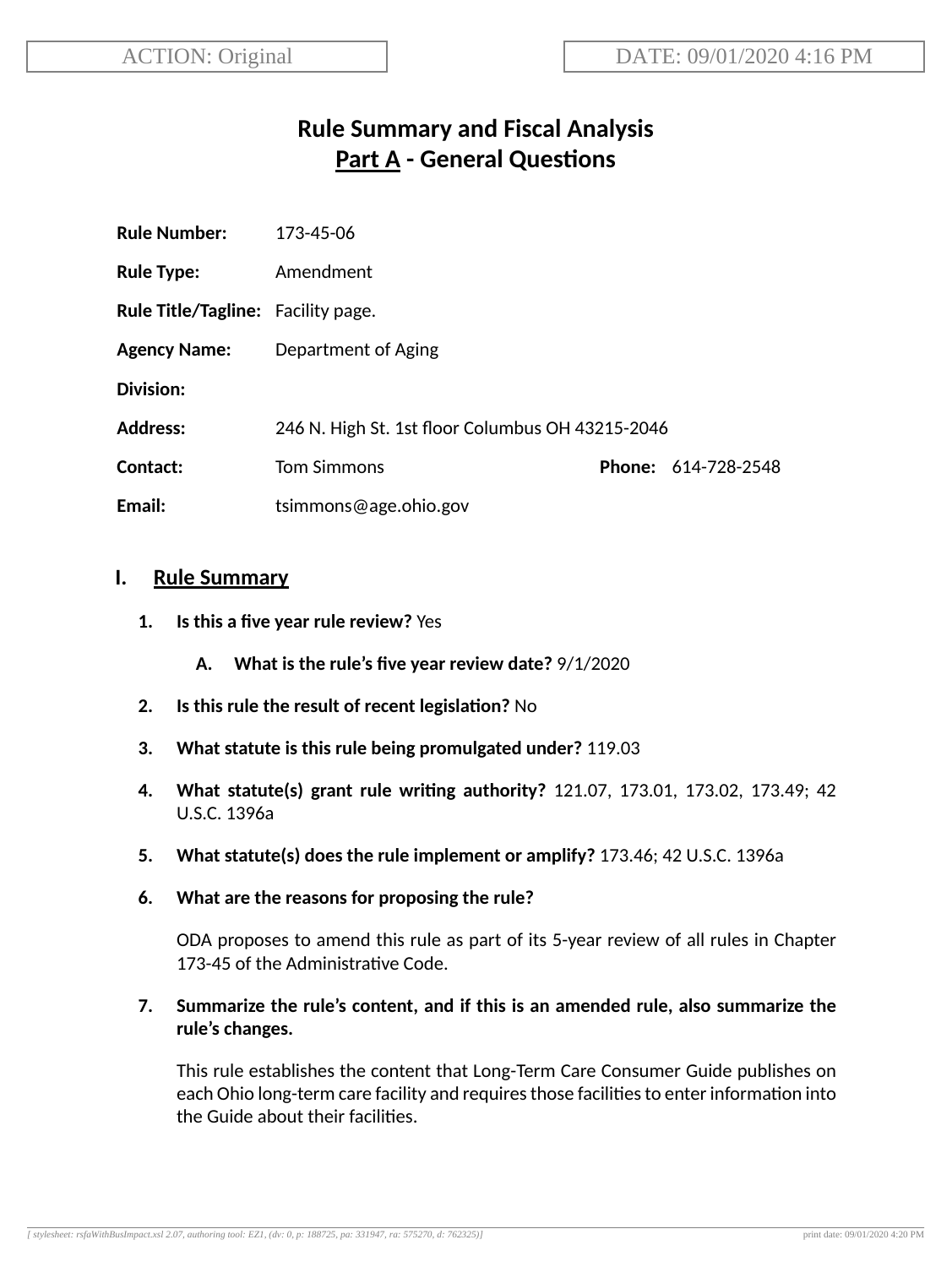To optimize this rule so the public may more easily find it through an Internet search, ODA proposes to amend it by adding "Long-term care consumer guide:" to the beginning of its title.

- **8. Does the rule incorporate material by reference?** No
- **9. If the rule incorporates material by reference and the agency claims the material is exempt pursuant to R.C. 121.75, please explain the basisfor the exempon and how an individual can find the referenced material.**

*Not Applicable*

**10. If revising or re-filing the rule, please indicate the changes made in the revised or refiled version of the rule.**

*Not Applicable*

#### **II. Fiscal Analysis**

**11. Please esmate the increase / decrease in the agency's revenues or expenditures in the current biennium due to this rule.**

This will have no impact on revenues or expenditures.

\$0.00

ODA's proposed amendment to this rule will not impact the biennial budget that the Ohio General Assembly established for ODA.

**12.** What are the estimated costs of compliance for all persons and/or organizations **directly affected by the rule?**

This rule requires each of Ohio's long-term care facilities to submit information to ODA about the facility to be published in the Long-Term Care Consumer Guide.

- **13. Does the rule increase local government costs? (If yes, you must complete an RSFA Part B).** No
- **14. Doesthe rule regulate environmental protecon? (If yes, you must complete an RSFA Part C).** No
- **15. If the rule imposes a regulaon fee, explain how the fee directly relates to your agency's cost in regulang the individual or business.**